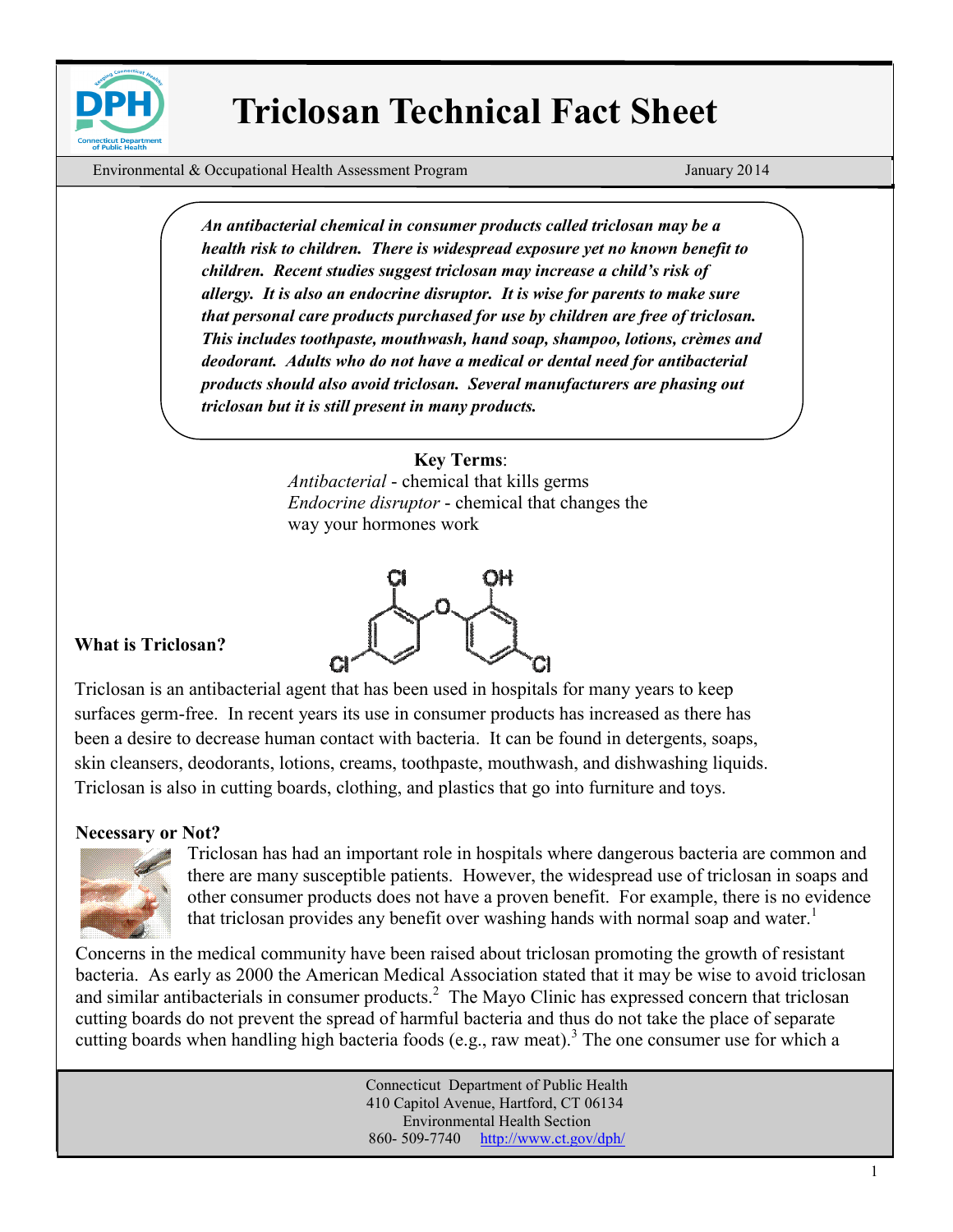benefit has been identified is in adult toothpaste where triclosan can slow bacterial decay and help prevent gum disease. However, this is not needed in children as gum disease is not typical at this age. Further, it may be wise for adults to check with their dentists about their own need for antibacterial toothpaste.

# **Why is Triclosan a Health Concern to Children?**

allergen placed into its lungs.<sup>8</sup> Other studies in mice showed an effect on heart function even at relatively Triclosan is classified as an endocrine disruptor because of its ability to interfere with the estrogen (female hormone), androgen (male hormone) and thyroid systems of the body.<sup>4-6</sup> Emerging evidence indicates a link between triclosan and allergy in children.<sup>7</sup> Children in the highest category of triclosan exposure had double the risk of being allergic to common allergens. Studies in mice support an allergy effect of triclosan as exposure on the skin (simulating a lotion or deodorant) increased the animal's reaction to an low dose.<sup>9</sup> A more general screen of triclosan effects in cell culture found that it was one of the few compounds tested which produced effects on cells at dose levels below those experienced by the general public.<sup>10</sup> In spite of these findings triclosan is not cancer-causing or highly toxic in traditional studies.<sup>11</sup> While more research is needed, these different lines of evidence add up to a potential concern at levels that are common in most people. Children's exposures may be greater.

Biomonitoring studies show a wide range in children's exposure with some children receiving 1000 times more triclosan than others.<sup>7,12</sup> This broad range suggests that it is possible to decrease exposure in those children at the high end. These studies have not included very young children. Concern for that group is focused on the fact that 2 year olds swallow much more toothpaste than adults;<sup>13</sup> this could be a health concern if they are using triclosan-containing toothpaste. Triclosan also gets across the skin when used in lotions, deodorant and crèmes. Children have a larger skin surface area than adults (per body weight) and so may receive a greater dose across the skin. Finally, triclosan has been found in house dust<sup>14</sup>. Because children spend so much time on the floor, they are more exposed to house dust.

# **Is Triclosan on the Label?**

Yes, products with triclosan must include it on the label. This is an important ingredient to watch out for when buying products that children will use.



# **Have other Authorities Reviewed Triclosan?**

Yes. The US Food and Drug Administration (FDA) reviewed triclosan in August, 2012 and stated that while it is not known to be hazardous to human health, there are concerns about endocrine disruption and the possibility of resistant bacteria.<sup>1</sup> New rules proposed by FDA will require makers of triclosan products to prove its safety. Similarly, USEPA has determined that more research is needed on the safety of triclosan due to its endocrine effects. The Agency is undertaking a comprehensive review of triclosan beginning in 2013.<sup>15</sup> The European Union has determined that the use of triclosan in individual cosmetic and personal care products is not a risk but that the overall effect from multiple products can be a health concern.<sup>16</sup> This assessment was primarily for adults and did not consider young children's exposure. The European Union passed a ban on triclosan in materials intended for food contact but that ban did not pass a legal challenge in 2011. A review by the Canadian government did not consider triclosan in consumer products to be a health concern.<sup>17</sup>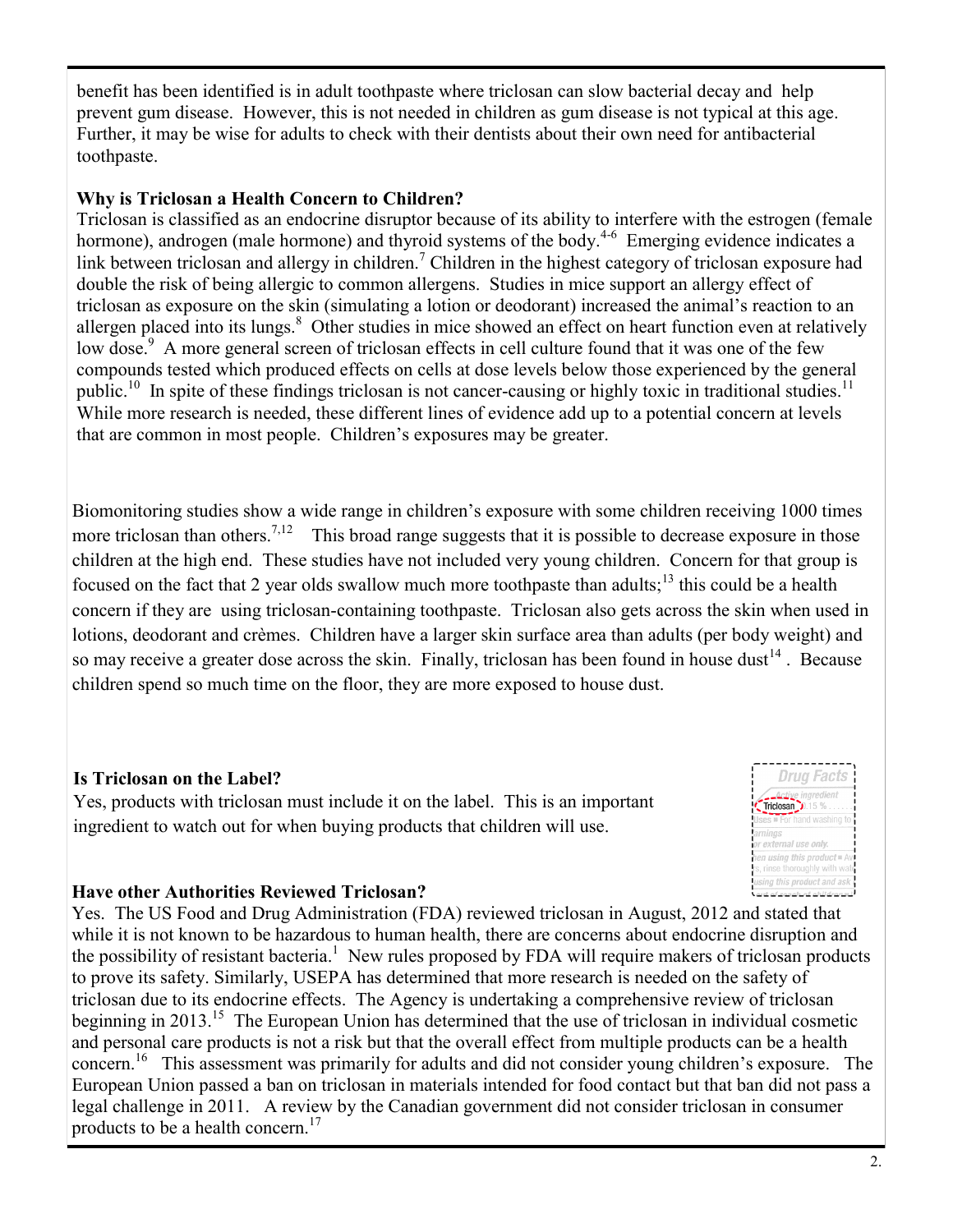Recent actions by manufacturers and hospitals indicate concern over triclosan health and environmental effects. These actions also demonstrate that triclosan is not necessary in many cases. Johnson & Johnson and Proctor and Gamble have announced phase-outs of triclosan from their personal care products by 2014- 2015.<sup>18,19</sup> Kaiser Permanente has phased triclosan out of its network of 37 hospitals, using alcohol-based disinfectants instead.

# **Summary: What Should You Do to Keep Children Safe?**

Triclosan does not have a proven benefit in preventing infections around the home or in personal care products. Its toxic effects are still being studied but concerns have been raised regarding endocrine disruption

Make sure I am triclosan-free.



and allergies; these effects may be possible within the range of current human exposure. Thus, its wise for parents to take a careful approach and avoid triclosan-containing products for their children. This includes:

- Triclosan-containing toothpaste: this type is not marketed to children but they may use it if within reach. Make sure that children only have access to triclosan-free toothpaste.
- Triclosan-containing soap, mouthwash, shampoo, lotion, crème and deodorant. It should be easier to avoid triclosan in the future as more manufacturers phase it out. But for now, look for it on the label and seek out triclosan-free products.
- Triclosan-containing cutting boards: do not consider these to be bacteria-safe.

Also refer to the DPH [Triclosan Consumer Fact Sheet](http://www.ct.gov/dph/lib/dph/environmental_health/eoha/pdf/triclosan_consumer_fact_sheet.pdf) .

# **References**

<sup>1</sup>FDA Consumer Update: Triclosan: What Consumers Should Know. August 29, 2012. Available at: <http://www.fda.gov/forconsumers/consumerupdates/ucm205999.htm> .

<sup>2</sup> American Medical Association 2000 Annual Meeting: Summaries and Recommendations of Council on Scientific Affairs Reports - page 4; Use of Antimicrobials in Consumer Products (CSA Rep. 2, A-00). Available at: http://www.ama-[assn.org/resources/doc/csaph/csaa](http://www.ama-assn.org/resources/doc/csaph/csaa-00.pdf)-00.pdf.

<sup>3</sup>Triclosan White Paper, The Alliance for the Prudent Use of Antibiotics, Tufts University. Available at: http://www.tufts.edu/med/apua/consumers/personal\_home\_21\_4240495089.pdf.

<sup>4</sup>Paul et al. 2012. Developmental triclosan exposure decreases maternal, fetal, and early neonatal thyroxine: a dynamic and kinetic evaluation of a putative mode-of-action. Toxicology. 300: 31-45.

<sup>5</sup>Louis et al. 2013. The effect of triclosan on the uterotrophic response to extended doses of ethinyl estradiol in the weanling rat. Reprod Toxicol. 36: 71-77.

<sup>6</sup>Tarnow et al. 2013. Effects of triclocarban on the transcription of estrogen, androgen and aryl hydrocarbon receptor responsive genes in human breast cancer cells. Toxicol In Vitro 27: 1467-75.

<sup>7</sup>Bertelsen et al. 2013. Triclosan exposure and allergic sensitization in Norwegian children. Allergy 68: 84-91.

<sup>8</sup>Anderson et al. 2013. Exposure to triclosan augments the allergic response to ovalbumin in a mouse model of asthma. Toxicol Sci. 132: 96-106.

<sup>9</sup>CBS News, August 14, 2012: Antibacterial agent Triclosan shown to hinder muscle movement in mice, fish. Available at [http://www.cbsnews.com/8301](http://www.cbsnews.com/8301-504763_162-57492975-10391704/antibacterial-agent-triclosan-shown-to-hinder-muscle-movement-in-mice-fish/)-504763\_162-57492975-10391704/antibacterial-agent-triclosan-shown-tohinder-muscle-[movement](http://www.cbsnews.com/8301-504763_162-57492975-10391704/antibacterial-agent-triclosan-shown-to-hinder-muscle-movement-in-mice-fish/)-in-mice-fish/.

 $10R$ otroff et al. 2010 Incorporating human dosimetry and exposure into high-throughput in vitro toxicity screening. Toxicol Sci. 117: 348-58.